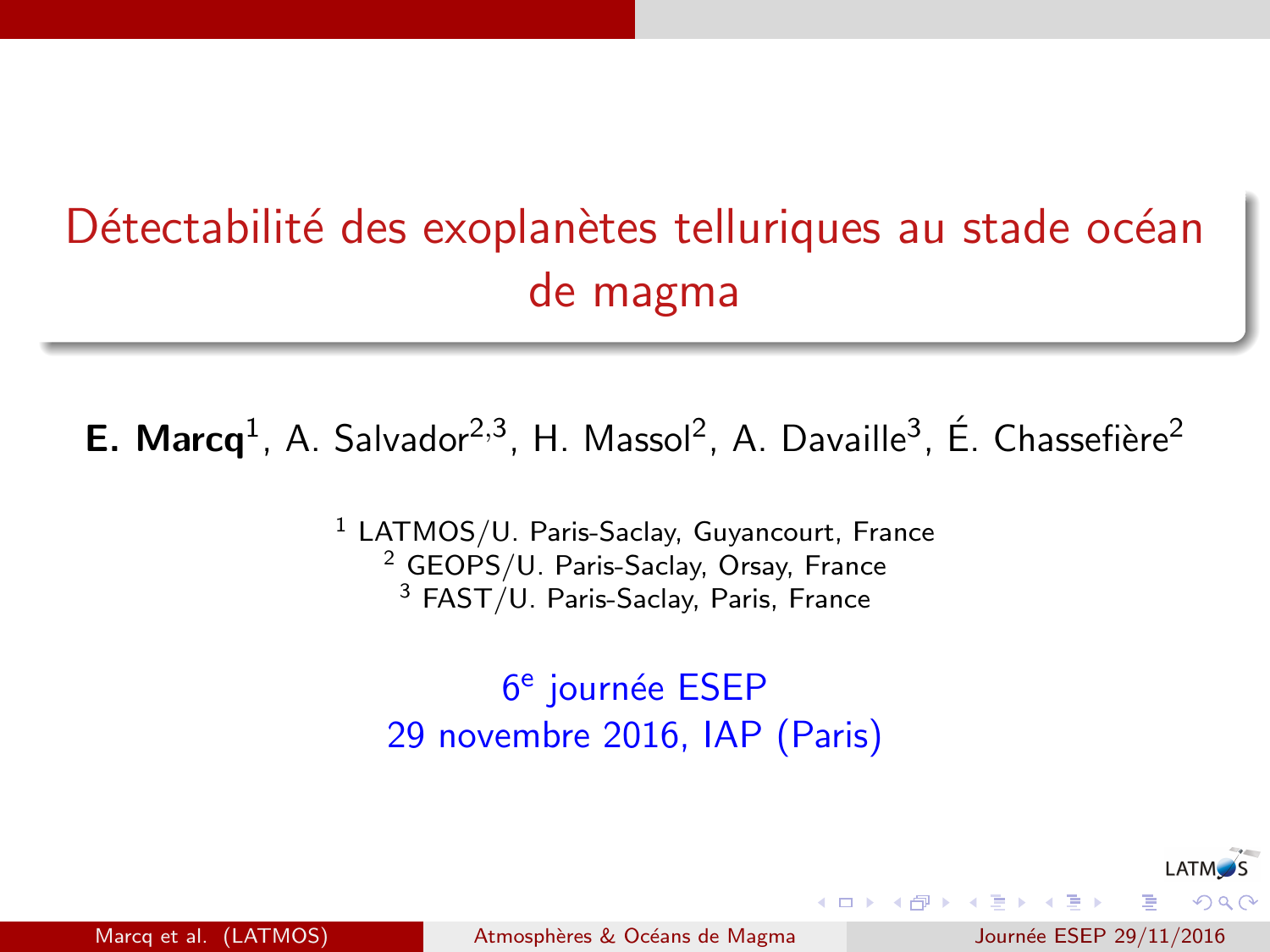- <span id="page-1-0"></span>Atmospheric submodel designed for coupling in order to study a generic telluric planet early evolution.
	- $\bullet$  Interior Atmosphere Escape
	- Atmospheric module (Marcq, 2012) is operational, but work still ongoing.

• Inputs

- Surface temperature
- Surface pressures  $(H_2O, CO_2, N_2)$ .

**•** Outputs

- OLR: how fast does the magma ocean cool? Which thermal spectrum can be observed?
- TOA:  $Z$ ,  $T$ ,  $\rho$  and composition at 0.1 Pa level: lower boundary condition for escape module.



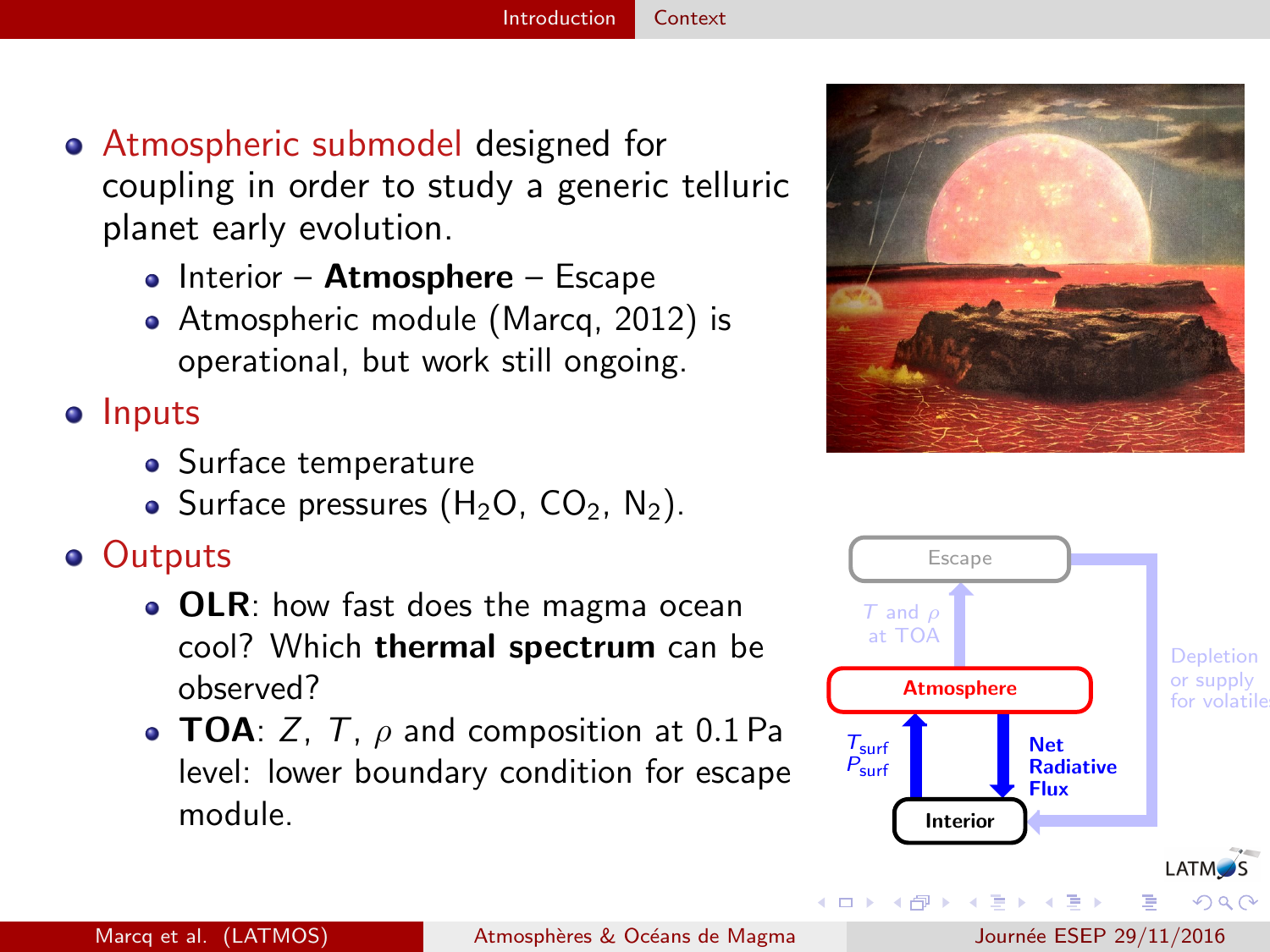

<span id="page-2-0"></span>![](_page_2_Figure_2.jpeg)

From Forget and Leconte (2013)

Marcq et al. (LATMOS) Atmosphères & Océans de Magma Journée ESEP 29/11/2016

4 0 8 → 母→

Þ

B  $\,$ 一本 重 下

74 LATM<sub>S</sub>  $2Q$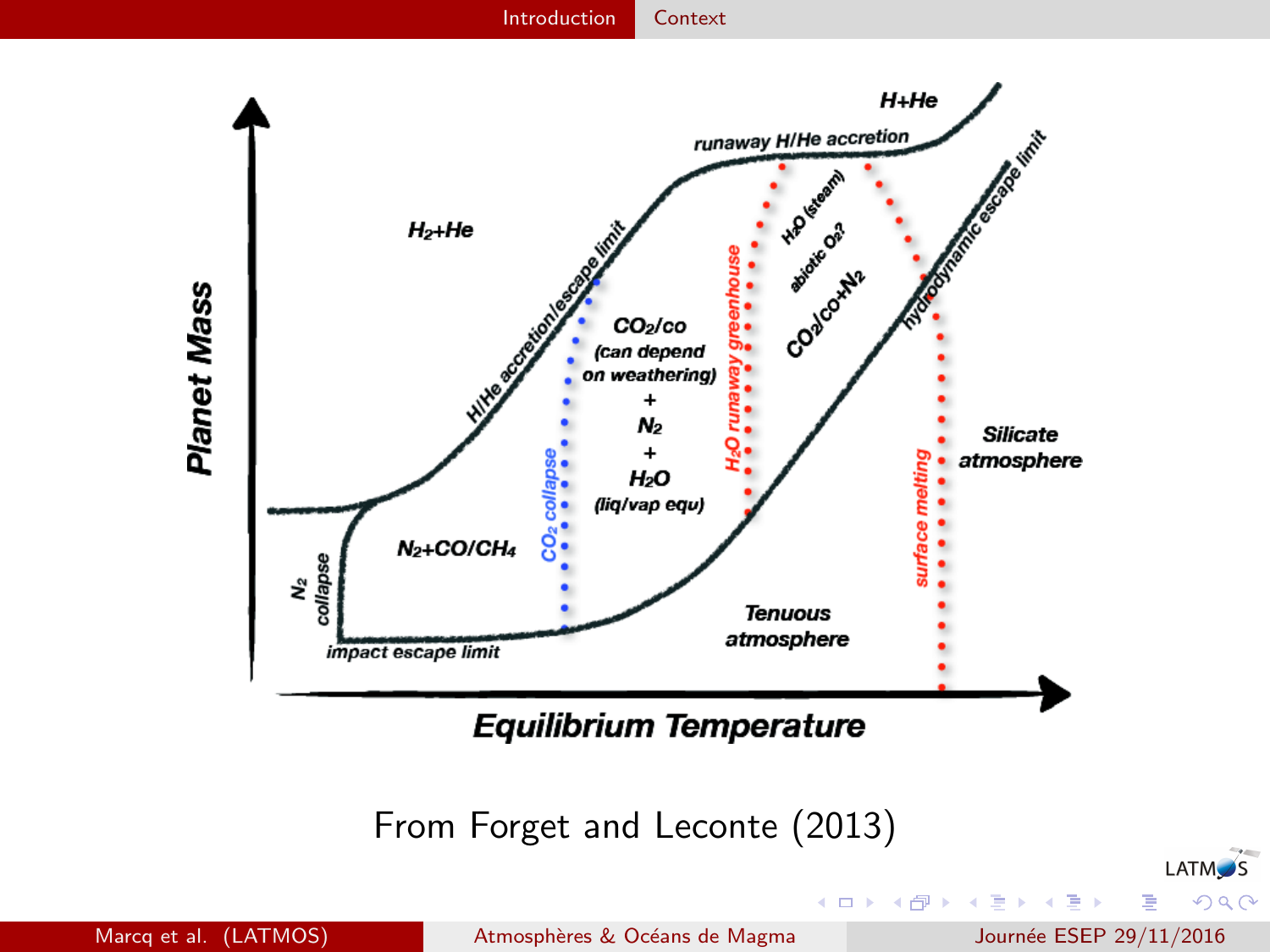<span id="page-3-0"></span>![](_page_3_Figure_2.jpeg)

Marcq et al. (LATMOS) Atmosphères & Océans de Magma Journée ESEP 29/11/2016

э

74 LATM<sub>S</sub>  $2Q$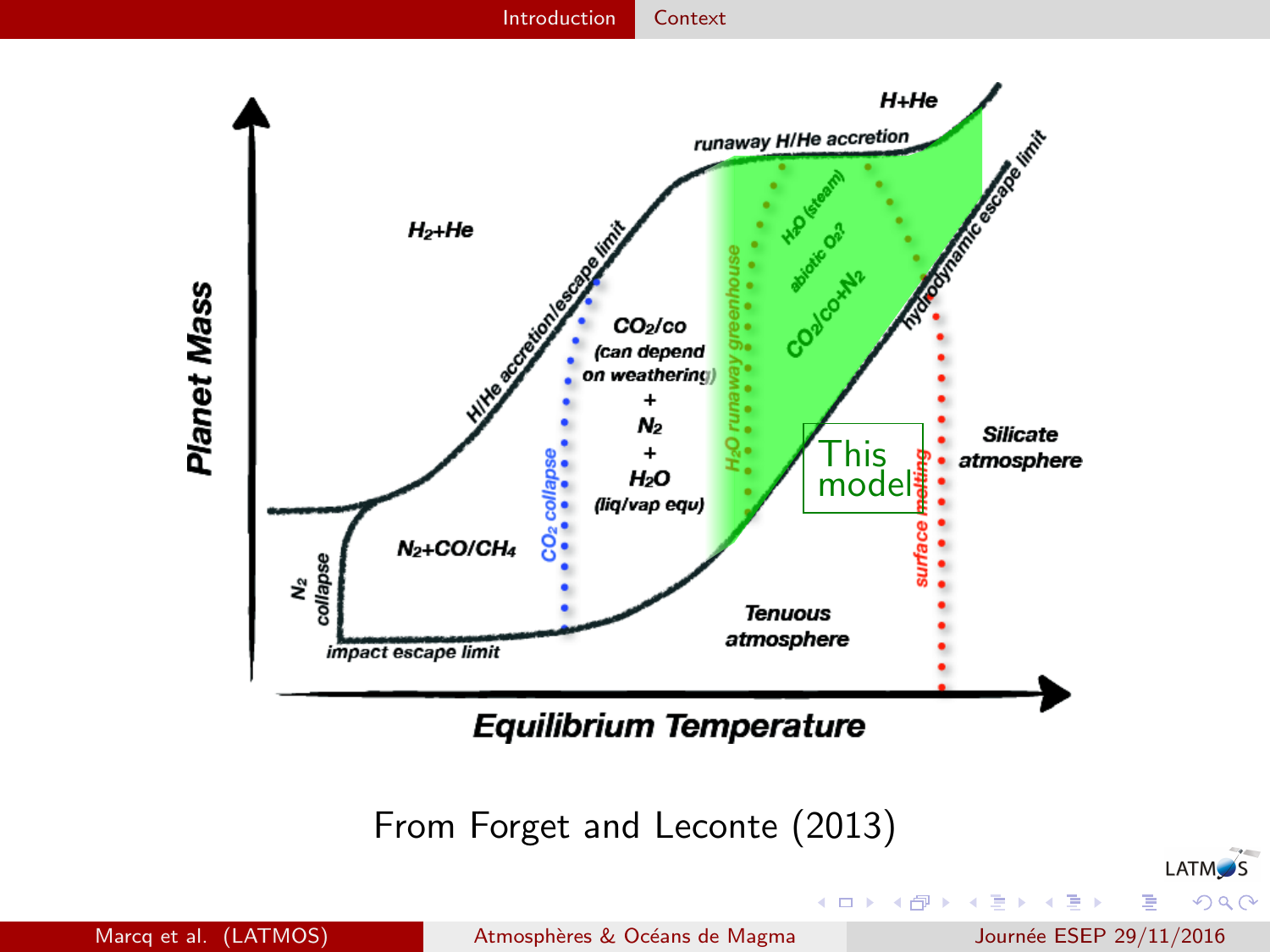- <span id="page-4-0"></span>Radiative–convective 1D model
	- Inspired from Abe & Matsui (1988) and Kasting (1988)
	- Main difference no mandatory radiative balance ( $T_{\text{eff}} > T_{\text{eq}}$ )!
		- Surface temperature prescribed by interior model.

#### Algorithm

- $\bullet$  Prescribed P grid up to 0.1 Pa.
- **2** Prescribed  $T(P)$  profile.
- **3** Computation of  $Z(P)$  et  $\rho_i(P)$  according to equations of state and hydrostatic equilibrium.
	- $\bullet$  CO<sub>2</sub> and N<sub>2</sub> considered as ideal gases.
	- H<sub>2</sub>O is not !  $P > P_c$  and/or  $T > T_c$  common.
- $^{\rm 4}$  Computation of IR opacities from 0 to  $10^4$  cm $^{-1}.$
- **5** Computation of radiative properties of possible clouds.
- <sup>6</sup> Computation of IR radiative flux with DISORT (4 streams).
- Alteration of  $T(P)$  for self-consistency: back to step 2.

イロト イ押ト イヨト イヨト

LATM

÷

 $\Omega$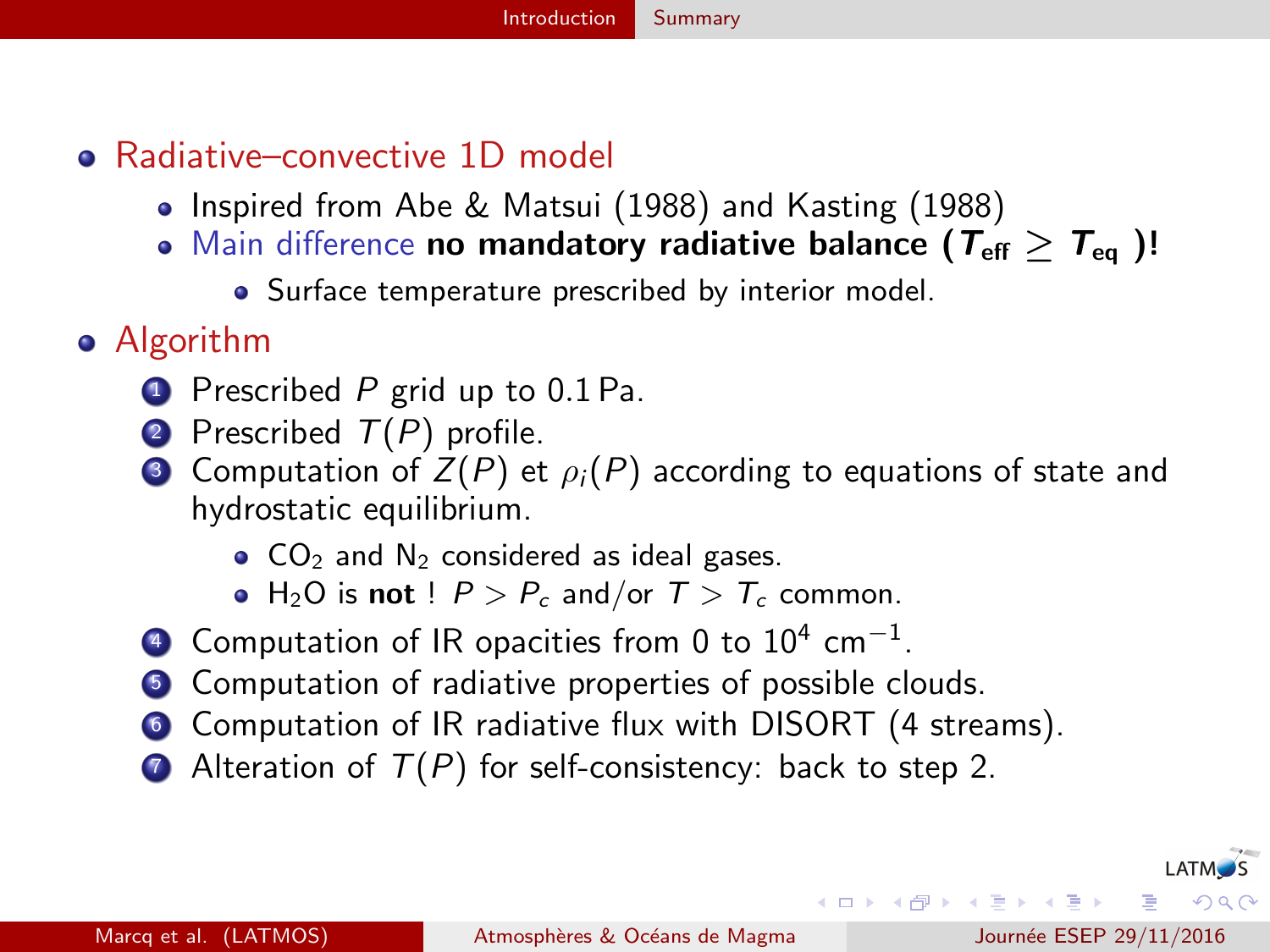<span id="page-5-0"></span>• 3 layers from surface up to mesopause

Dry Troposphere follows a dry adiabat. Moist Troposphere follows a moist adiabat. Clouds are located there. Mesosphere considered isothermal.

- **•** Boundaries
	- $Dry/Moist$  where  $H_2O$  reaches saturation (if already occuring at surface  $\Rightarrow$  no dry troposphere and formation of a H<sub>2</sub>O ocean).
	- Moist/Mesosphere where  $T < T_0 = T_0$  temperature determined by local radiative equilibrium (null divergence of OLR at  $\tau \rightarrow 0$ ).
- $\alpha_{\rm v} = \rho_{\rm H_2O}/(\rho_{\rm CO_2} + \rho_{\rm N_2})$ 
	- Vertically uniform within dry troposphere and mesosphere.
	- Decreasing with increasing height within moist troposphere.

э

 $\Omega$ 

イロト イ押ト イヨト イヨト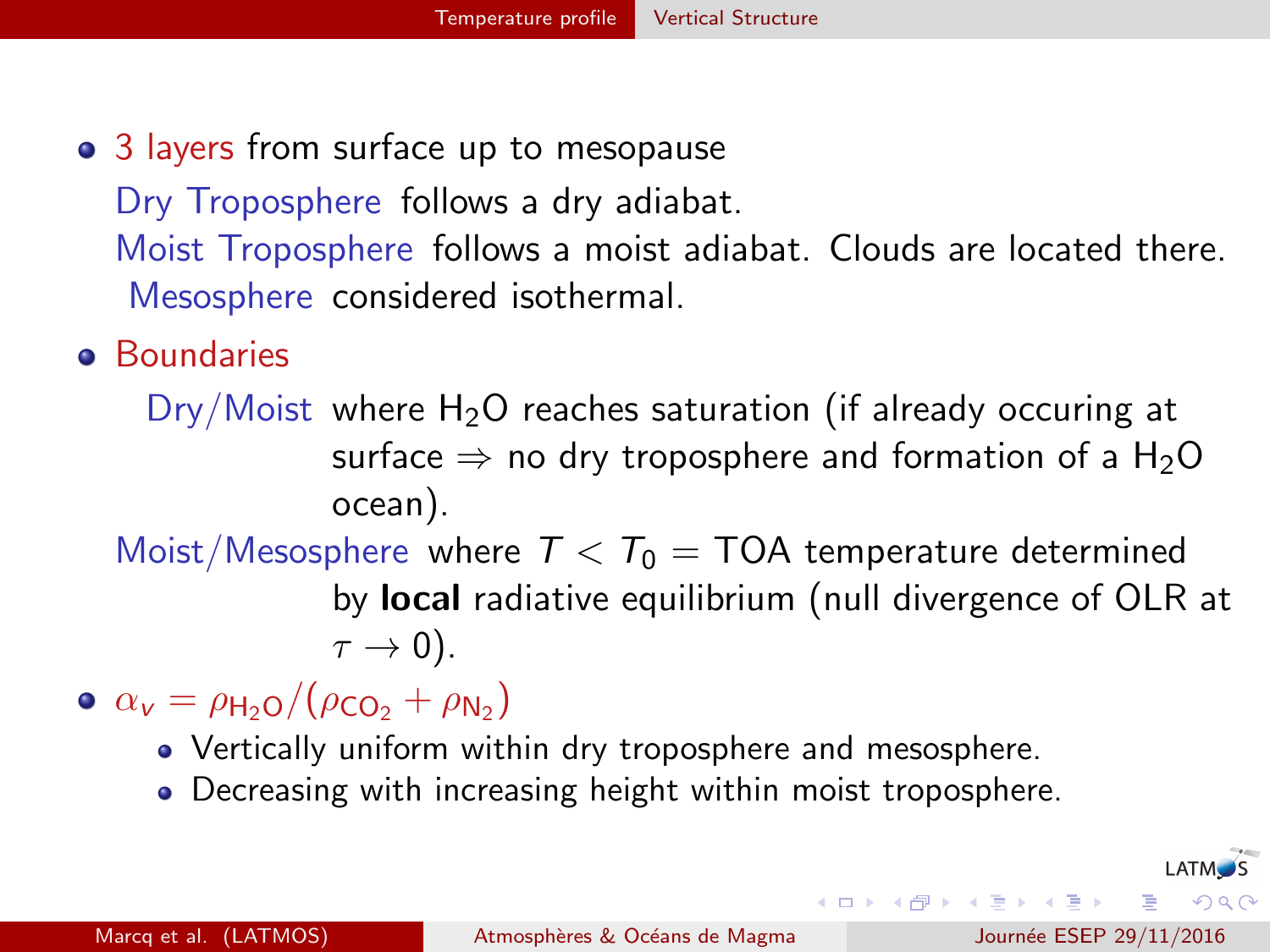#### <span id="page-6-0"></span>Dry Adiabat

Based on Kasting (1988):

$$
\frac{dT}{dP_{|S}} = \frac{\rho_{H_2O} T \left( \frac{\partial v_{H_2O}}{\partial T} \right)_{|P}}{\rho_{H_2O} C_{P,H_2O} + \rho_{CO_2} C_{P,CO_2} + \rho_{N_2} C_{P,N_2}}
$$

Moist Adiabat

From Kasting (1988):

$$
\frac{dT}{dP}_{|S} = \left[ \frac{dP_{sat}}{dT} + \frac{R\rho_{\text{CO}_2 + \text{N}_2}}{M_{\text{CO}_2 + \text{N}_2}} \left( 1 + \frac{d\ln\rho_{\text{H}_2\text{O}}}{d\ln T} - \frac{d\ln\alpha_v}{d\ln T} \right) \right]^{-1}
$$

where

$$
\frac{d \ln \alpha_v}{d \ln T} = \frac{\frac{R}{M_{\text{CO}_2 + \text{N}_2}} \frac{d \ln \rho_{\text{H}_2\text{O}}}{d \ln T} - C_{v,\text{CO}_2 + \text{N}_2}(T) - \alpha_v \frac{d \text{S}_{\text{H}_2\text{O}}}{d \ln T}}{\alpha_v \left[\text{S}_{\text{H}_2\text{O}(g)} - \text{S}_{\text{H}_2\text{O}(I)}\right] + R/M_{\text{CO}_2 + \text{N}_2}}
$$

Marcq et al. (LATMOS) Atmosphères & Océans de Magma Journée ESEP 29/11/2016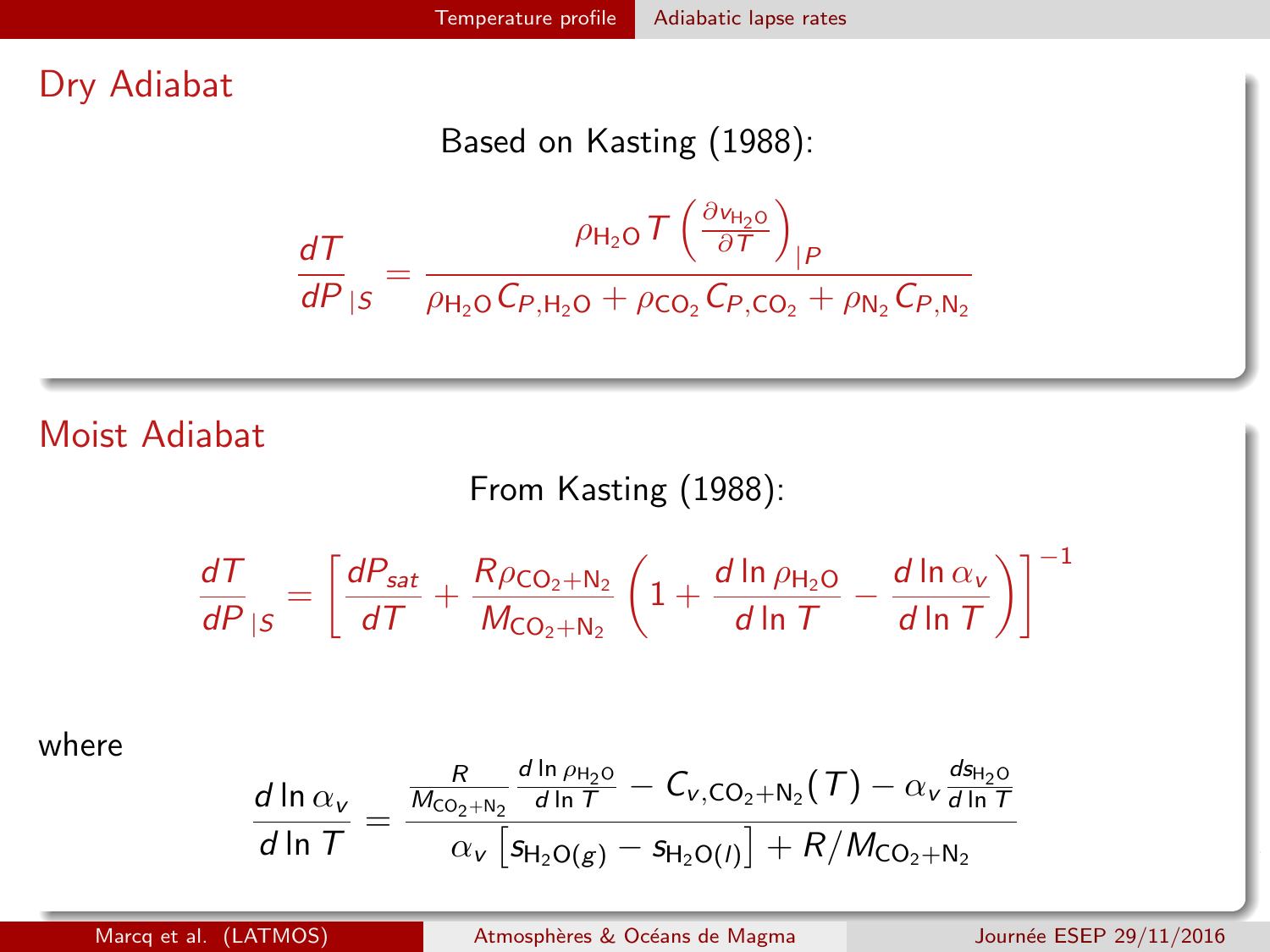- <span id="page-7-0"></span>Only the thermal component is presently modeled
	- Possible since the temperature profile does not depend on radiative fluxes (except at TOA).
	- $\lambda > 1$  µm: contribution functions peaking high enough so that emitting layers always relatively cool ( $T < 1000$  K).
	- Solar component only taken into account for an integrated radiative balance (parametrized through albedo and solar constant).

## **•** Scattering

- No Rayleigh scattering (yet).
- Clouds (optional).
	- Present throughout the moist troposphere
	- Optical properties  $(\tau, \varpi_0, g)$  similar to present day Earth's or Venus' clouds.
	- **Henyey-Greenstein phase function**
	- Mass loading from Kasting (1988) for Earth-like clouds, or similar to Venus upper clouds for Venus-like clouds.

G.

**K ロ ▶ | K 母 ▶ | K ヨ ▶ | K ヨ ▶ |** 

**LATM**<sub>S</sub>

 $QQQ$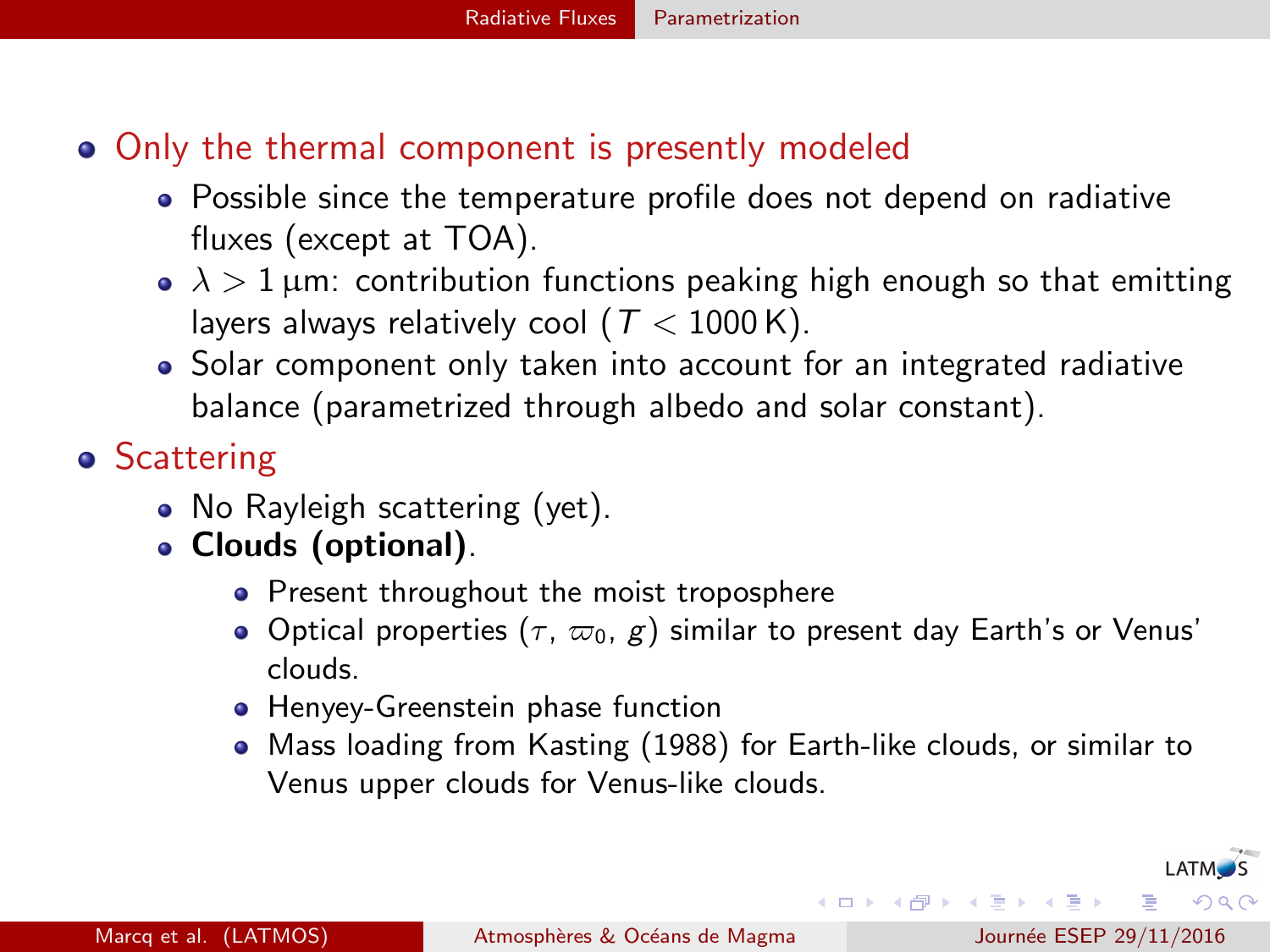#### <span id="page-8-0"></span>**o** Spectral Lines

- High-resolution spectra computed with KSPECTRUM [Eymet 2009].
- Yields a  $(\alpha_{\nu}, T, P)$  grid of 16 k-coefficients [Wordsworth et al., 2010].
- Reverting to "grey" opacities possible
	- if approximate, fast computations are needed with no need for any spectral output.

#### Continuum opacities

 $CO<sub>2</sub>-CO<sub>2</sub>$ : derived from Venus measurements (Bézard, priv. comm.) H<sub>2</sub>O-H<sub>2</sub>O: from MT\_CKD v2.5 [Clough et al., 2005]

 $CO<sub>2</sub>-H<sub>2</sub>O$ : not taken into account yet.

 $T = 205K$  $1.08 - 2$ **omn** 3000 2000 6000 onm FREQUENCY  $\omega$  (cm<sup>-2</sup>)

Figure: Continua for  $H_2O-H_2O$ (solid) and  $H_2O$ -CO<sub>2</sub> (dashed) from Ma & Tipping (1992)

 $\Omega$ 

 $\rightarrow$   $\equiv$   $\rightarrow$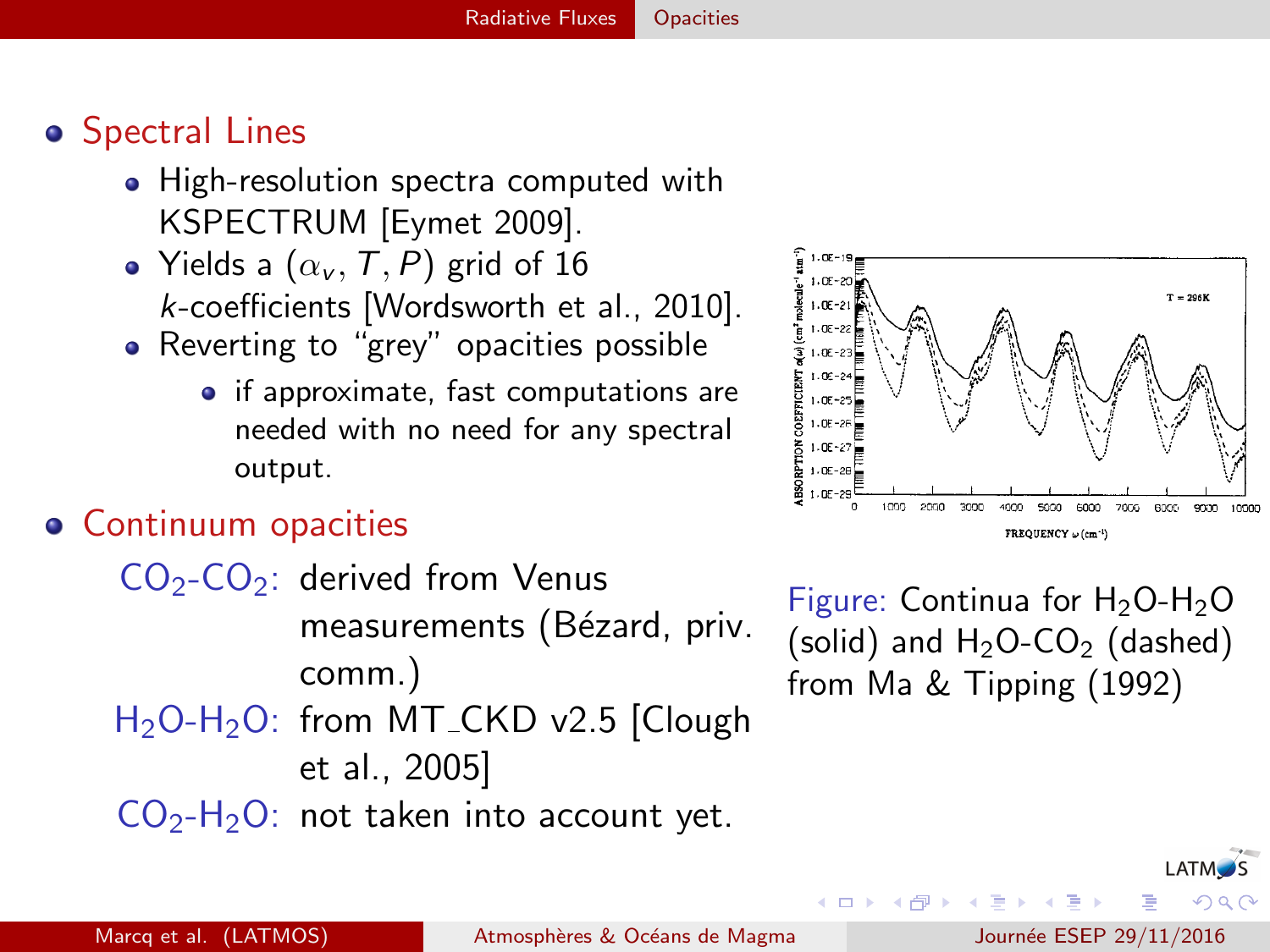[Results](#page-9-0) [OLR vs.](#page-9-0) T<sub>surf</sub>

<span id="page-9-0"></span> $\bullet$  Two regimes depending on  $T_{surf}$  vs. a critical value  $T_{KI}$ .  $T_{\text{surf}} \ll T_{\text{KI}}$  OLR at **Nakajima's limit** ( $\approx 280 \,\text{W/m}^2$  for a H<sub>2</sub>O-rich

atmosphere neglecting clouds)

Clouds Strong blanketing effect

![](_page_9_Figure_4.jpeg)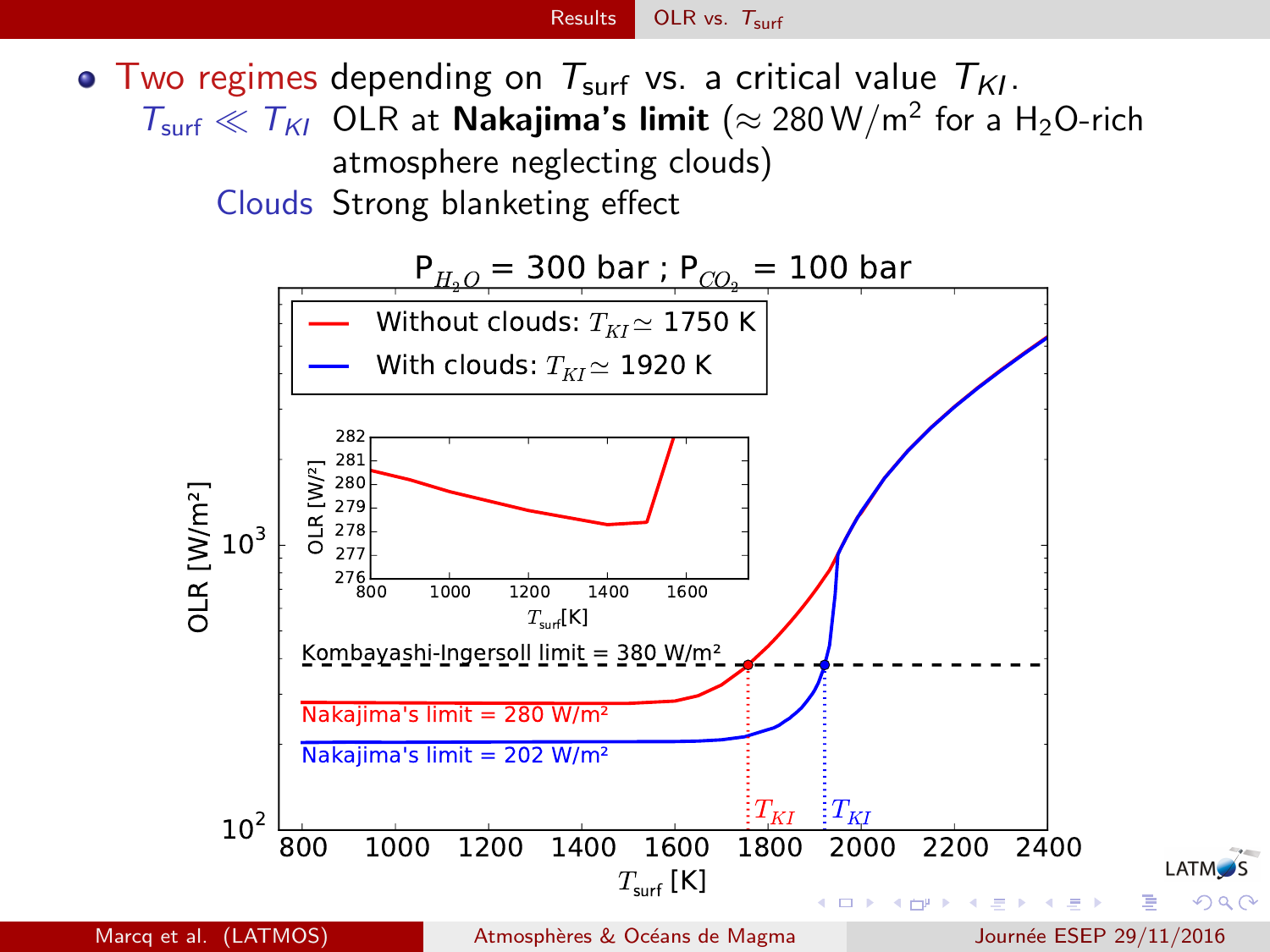- <span id="page-10-0"></span>• No such asymptotical regime for relatively dry atmospheres
	- $\bullet$   $T_{\text{KI}}$  not so meaningful in such a case

![](_page_10_Figure_3.jpeg)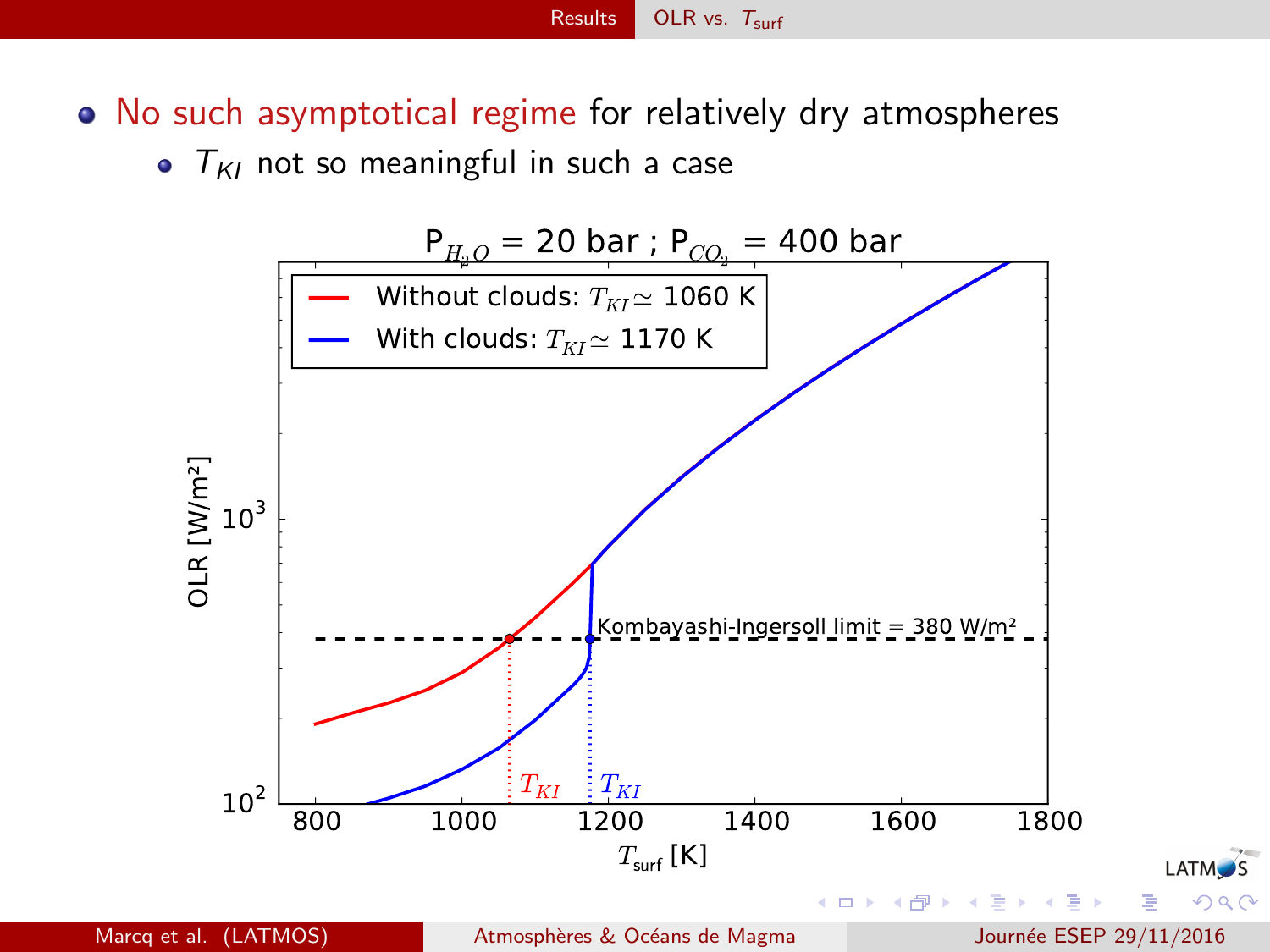- <span id="page-11-0"></span> $\bullet$  T<sub>C</sub> primarily depends on H<sub>2</sub>O
	- Increasing  $P_{CO_2}$  while keeping  $P_{H_2O}$  constant actually decreases  $T_{K1}!$
	- $\Rightarrow$  Upper relative humidity more important
- Bifurcation between two domains
	- $\bullet$  "marginal runaway"  $H_2O$ -dominated regime, with  $\mathsf{OLR}(\mathcal{T}\ll\mathcal{T}_{\mathcal{KI}})\approx 280\,\mathsf{W/m^2};$
	- "Venus-like" CO<sub>2</sub>-dominated atmospheres, without  $T \ll T_{\text{KI}}$  asymptot.

![](_page_11_Figure_8.jpeg)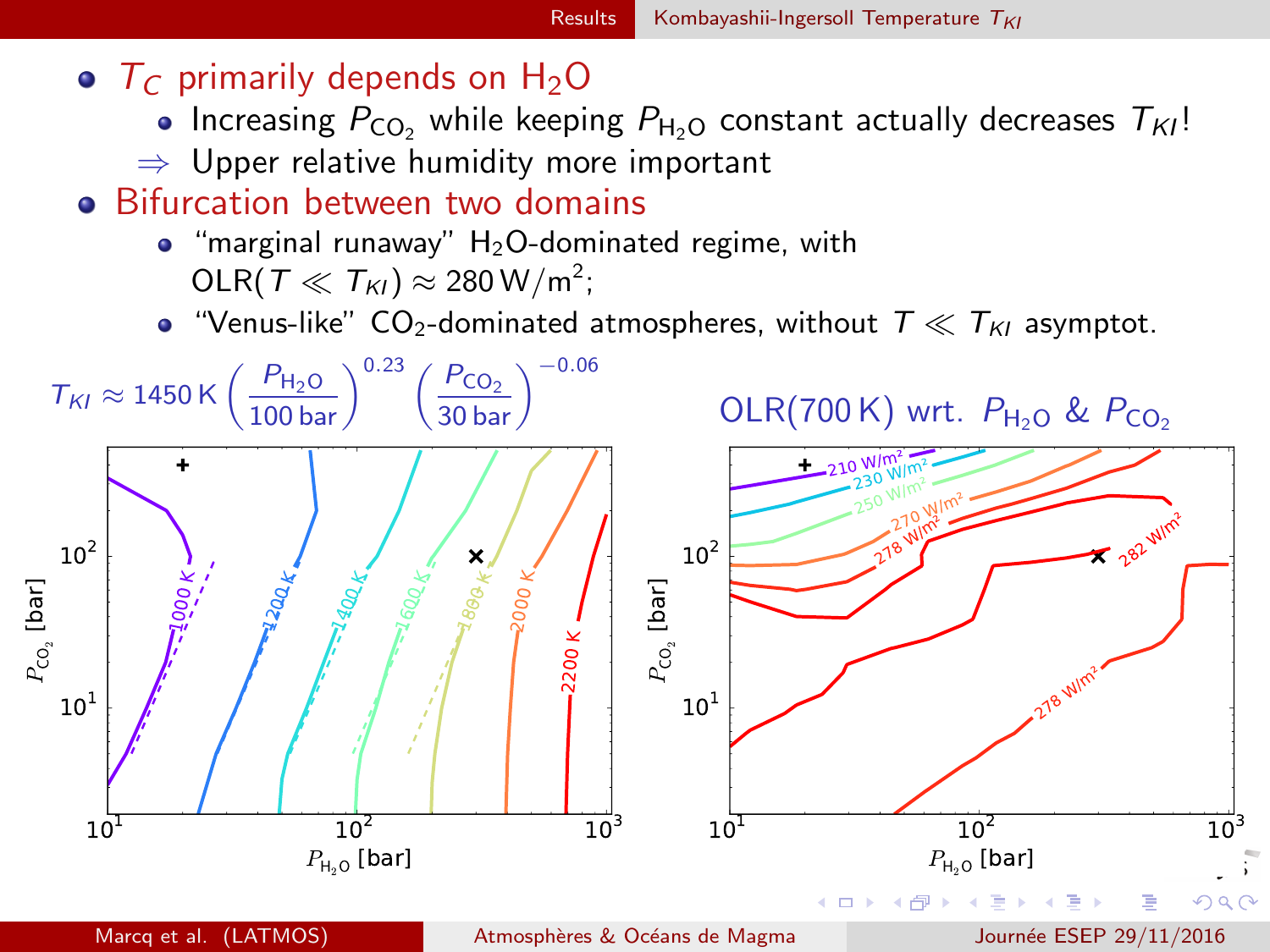- <span id="page-12-0"></span> $\bullet$  T<sub>C</sub> primarily depends on H<sub>2</sub>O
	- Increasing  $P_{CO_2}$  while keeping  $P_{H_2O}$  constant actually decreases  $T_{K1}!$
	- $\Rightarrow$  Upper relative humidity more important
- Bifurcation between two domains
	- $\bullet$  "marginal runaway"  $H_2O$ -dominated regime, with  $\mathsf{OLR}(\mathcal{T}\ll\mathcal{T}_{\mathcal{KI}})\approx 280\,\mathsf{W/m^2};$
	- "Venus-like" CO<sub>2</sub>-dominated atmospheres, without  $T \ll T_{\text{KI}}$  asymptot.

![](_page_12_Figure_8.jpeg)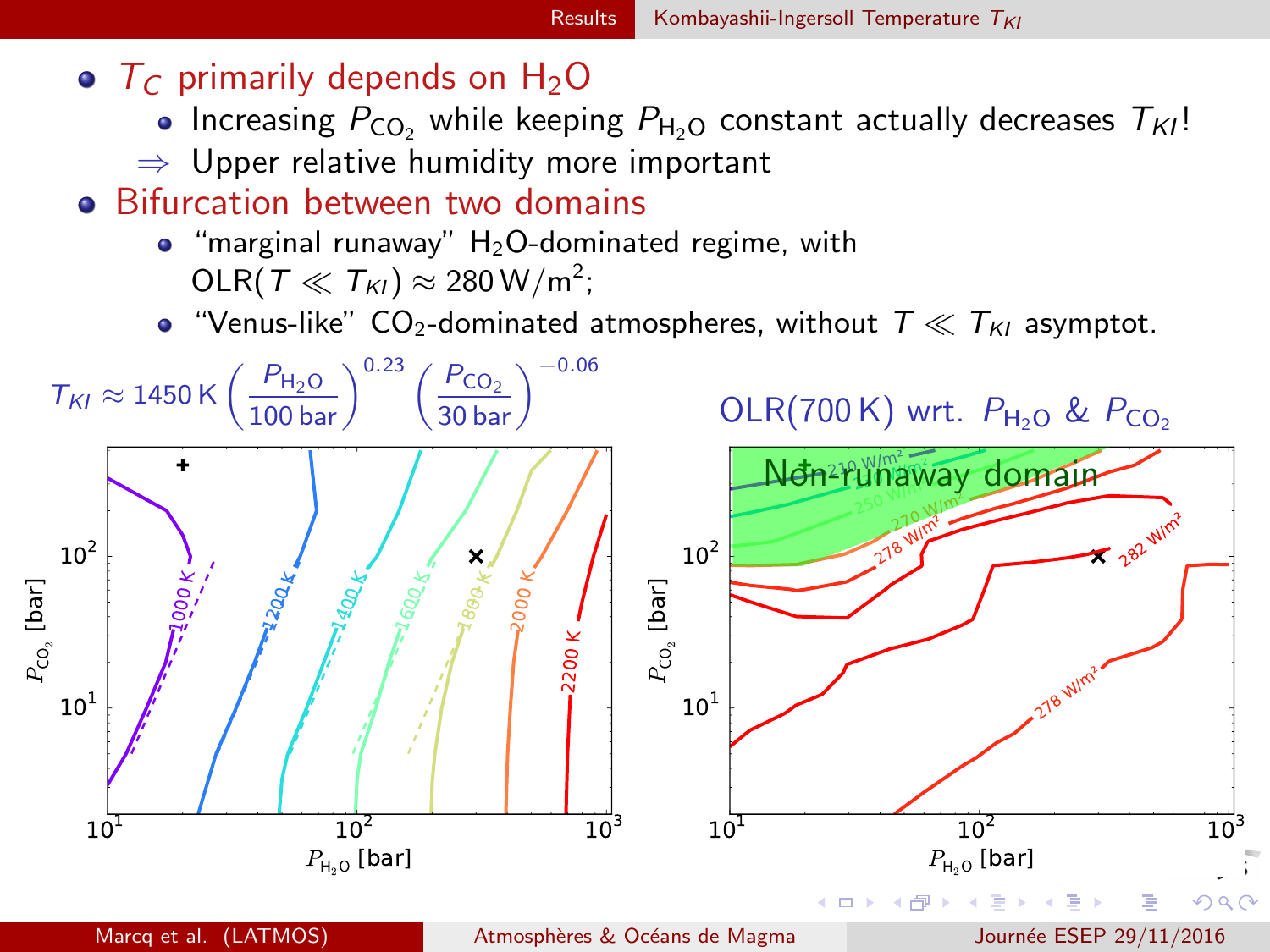- <span id="page-13-0"></span> $T_{surf} > T_{K1}$  Unefficient blanketing. No condensation, warm mesosphere. Large OLR.
- $T_{\text{surf}} < T_{\text{KI}}$  Efficient blanketing. Thick clouds, cold mesosphere. Small OLR, approximately constant wrt.  $T_{surf}$ . Similar to marginally runaway H<sub>2</sub>O atmospheres.

![](_page_13_Figure_3.jpeg)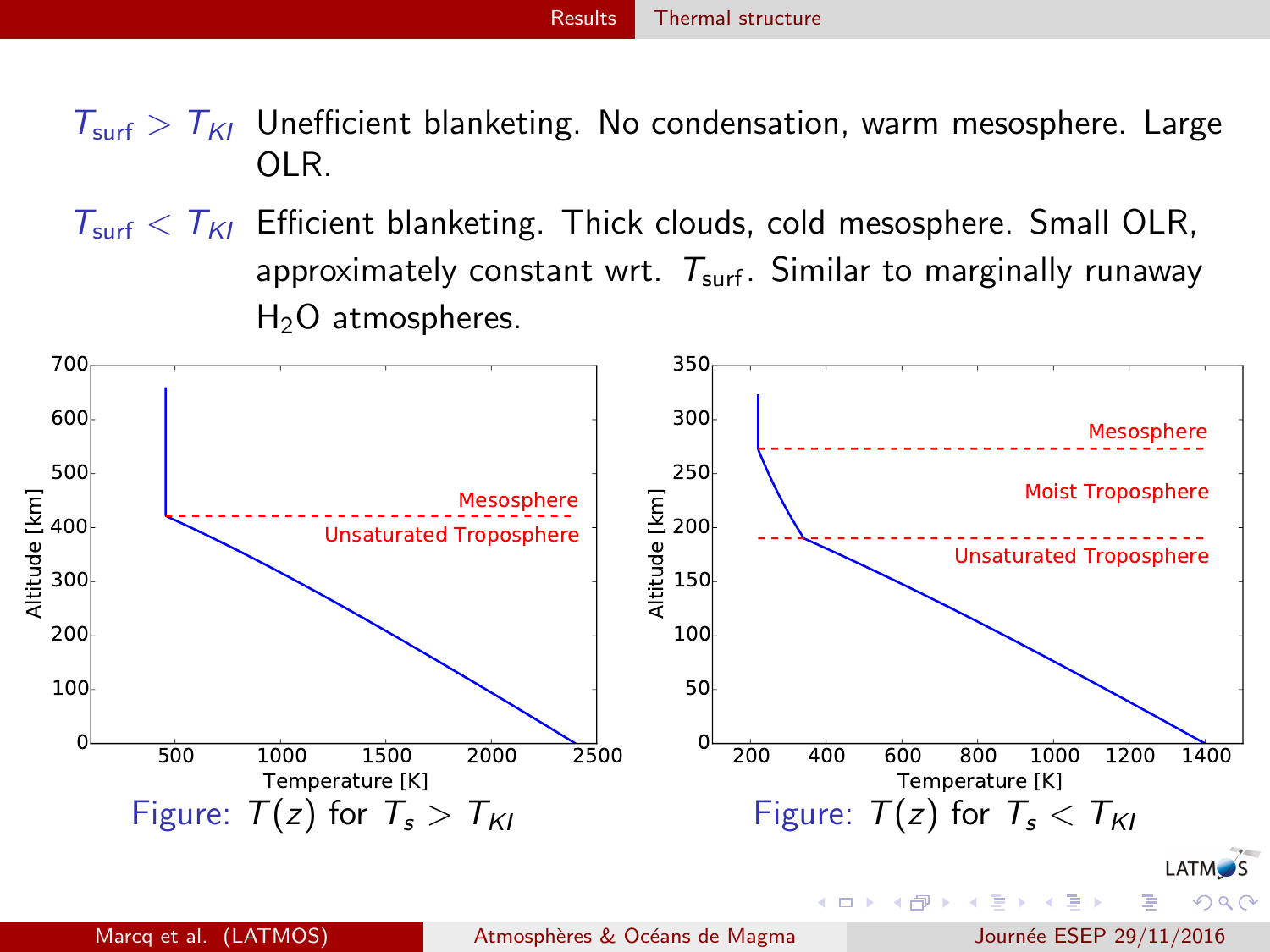#### [Results](#page-14-0) [Thermal spectra](#page-14-0)

#### <span id="page-14-0"></span>Warm mesosphere  $T > T_{\text{KI}}$

- **•** Thermal flux concentrated in narrow near-IR windows.
- **Good detectability**

#### Cold mesosphere  $T < T_{\text{KI}}$

- **•** Spectrum dominated by H<sub>2</sub>O ; some CO<sub>2</sub> features (15 and 4.3  $\mu$ m)
- $T_B \gg T_0$  in some near IR windows (Venus-like)
- Clouds mask gaseous features ; poor detectability

![](_page_14_Figure_9.jpeg)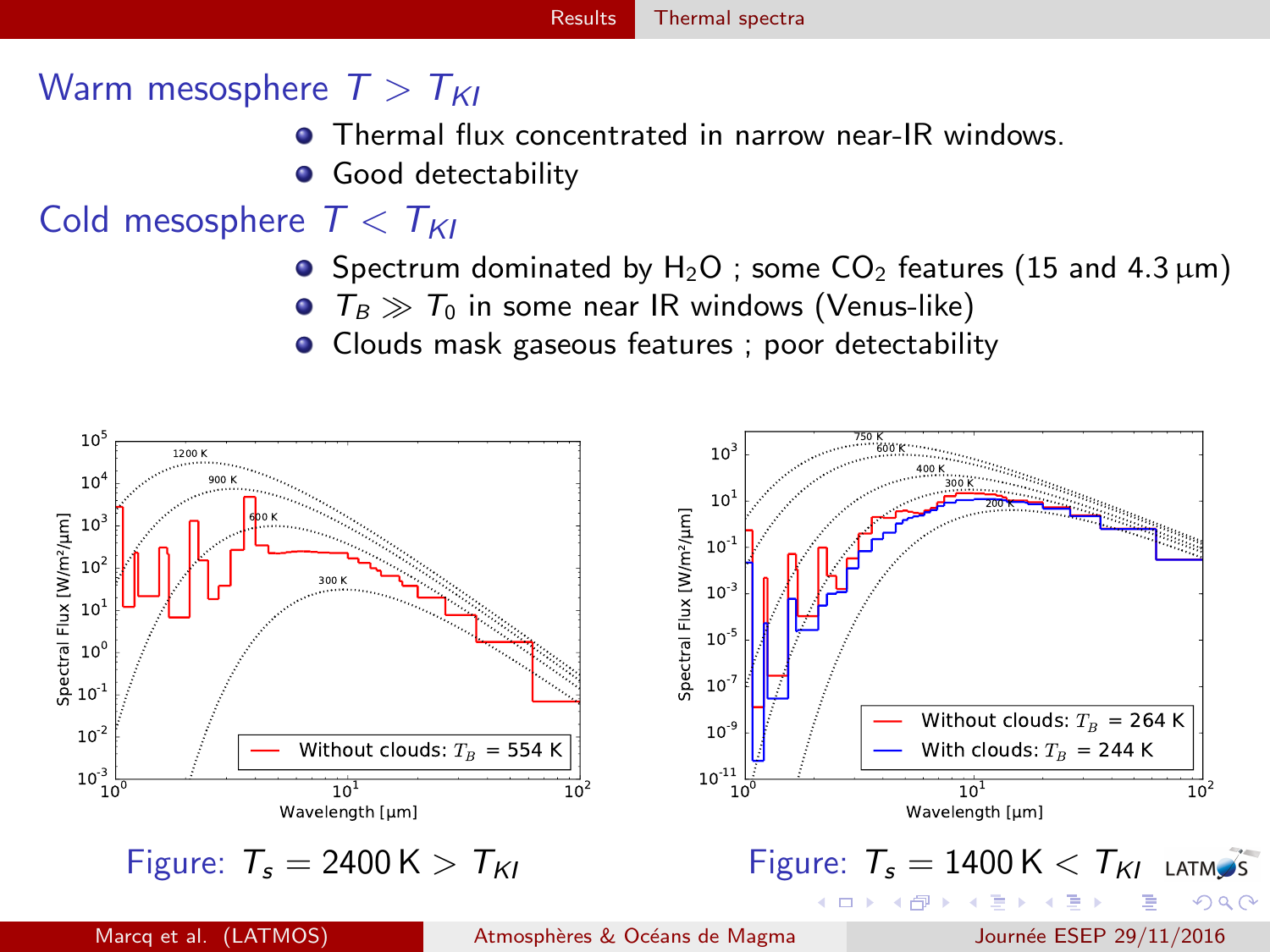<span id="page-15-0"></span>•  $T > T_{KI}$  only lasts for abour  $10^4$  yr! for an Earth-like planet. • Longer for a super-Earth and/or closer to its host star.

![](_page_15_Figure_3.jpeg)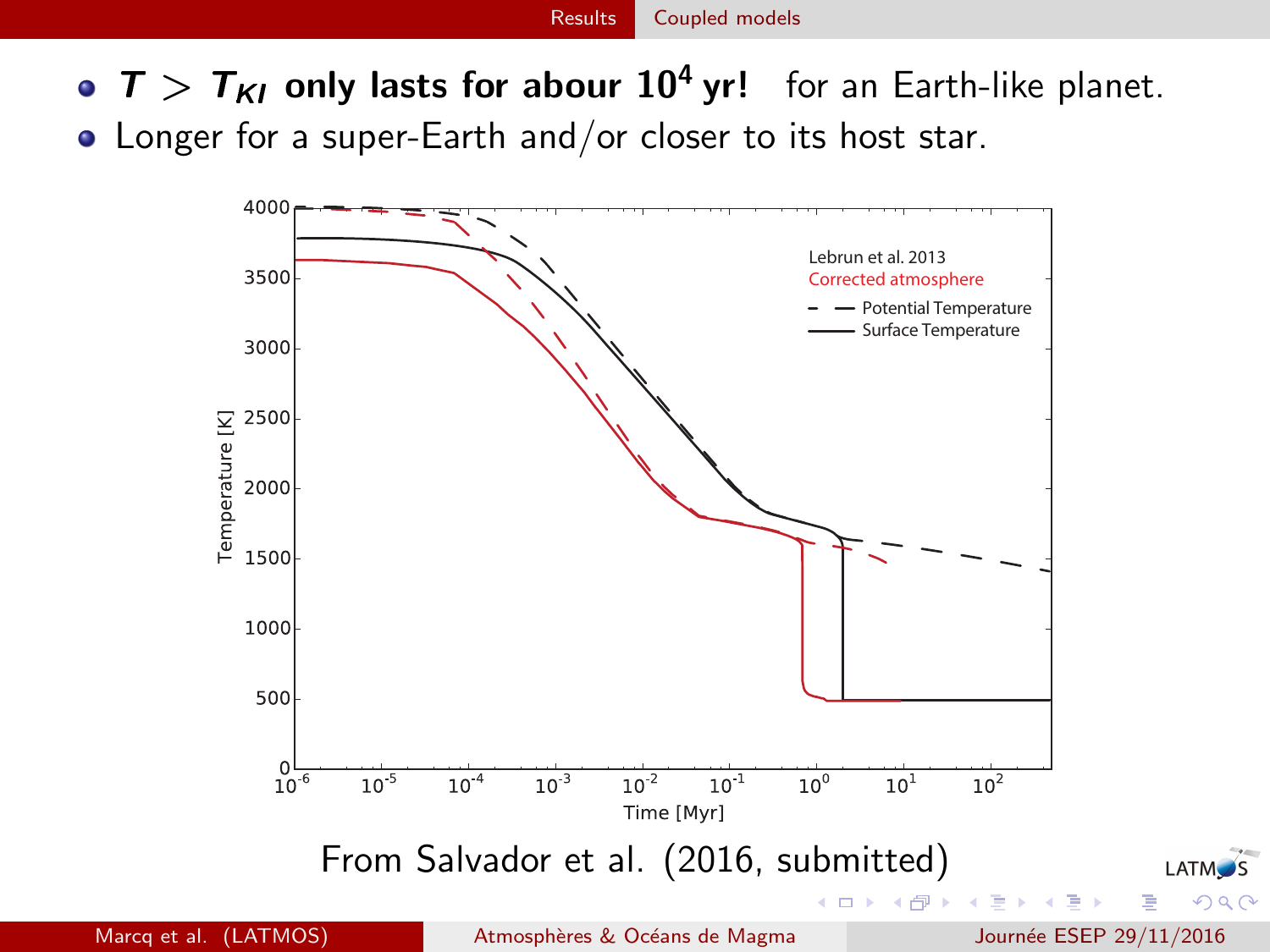#### <span id="page-16-0"></span>Plane-parallel approximation fails for:

- Small planets (radius, gravity);
- with large volatile inventories;
- and high surface temperatures.

![](_page_16_Figure_5.jpeg)

Figure: Mars,  $P_{H_2O} = 52$  bar,  $P_{CO_2} = 11$  bar

LATM<sub>S</sub>  $\Omega$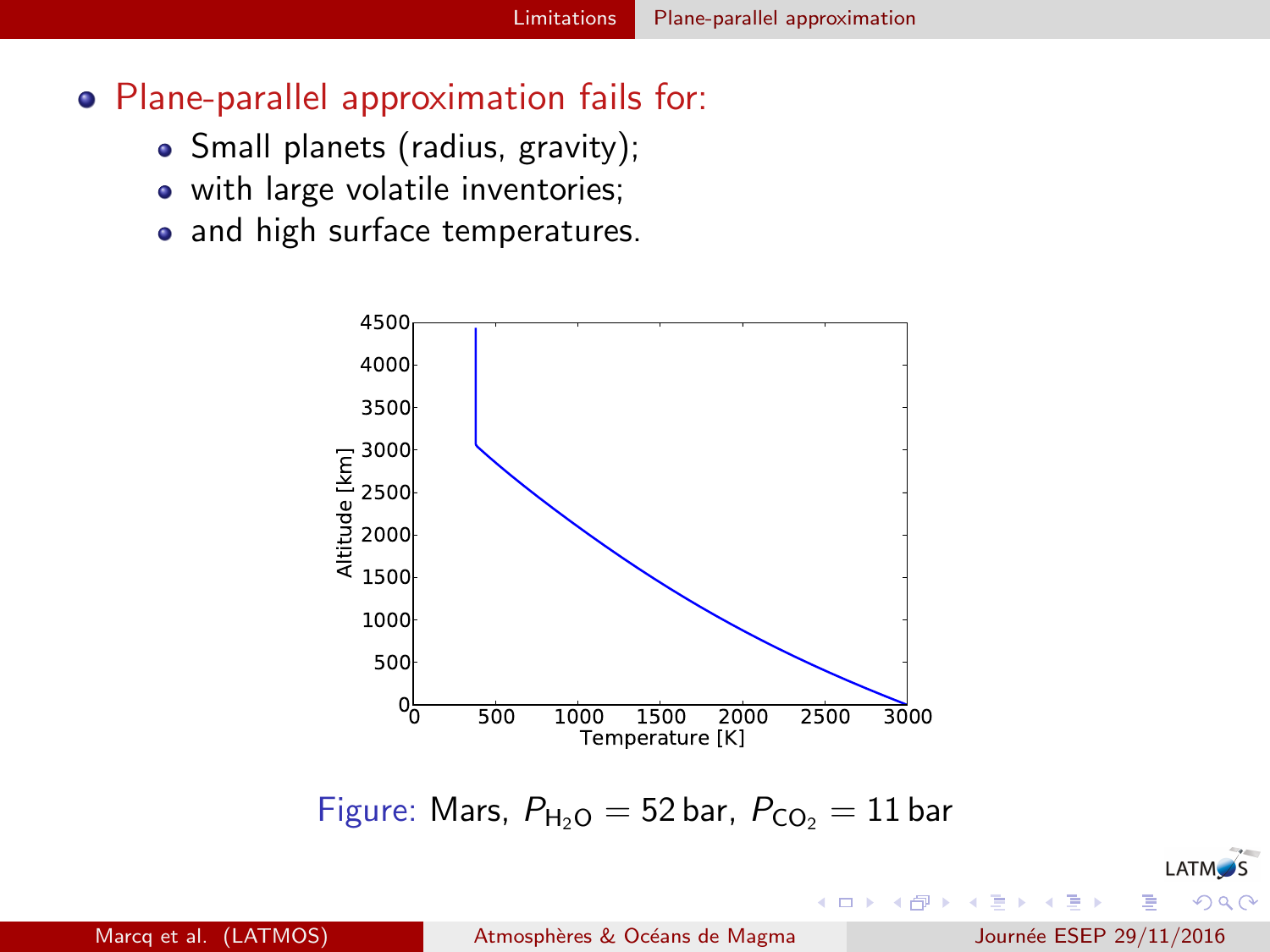- <span id="page-17-0"></span>Hydrostatic  $\bullet$  Should not change:  $\vec{\nabla}f = \frac{\partial f}{\partial z}\vec{u}_z \rightarrow \frac{\partial f}{\partial r}\vec{u}_r$ 
	- But  $m = \frac{P_0}{g} \left( 1 + 2 \frac{H}{R} + 2 \frac{H^2}{R^2} \right)$  $\frac{H^2}{R^2}$  (if H constant)

Radiative transfer  $\bullet$  Switching to full spherical SPSDISORT radiative core

- 1st order  $\qquad \bullet$  Weight OLR according to  $\left(1 + \frac{Z_{\tau=1}^2}{R^2}\right)$  $\frac{\tau=1^2}{R^2}$ )?
	- $Z_{\tau=1}$  being computed for each bin in g-space and spectral interval.
	- **•** Treat incoming solar radiation in a similar way
	- $T(z = TOA)$  determined by  $\partial_{\tau}F_{IR} = 0$ .
		- 1D spherical:  $\frac{1}{r} \frac{\partial (rF_{\text{IR}})}{\partial r} = 0$
		- $\frac{1}{2}$  spinched:  $\frac{1}{r}$   $\frac{\partial r}{\partial t}$   $\frac{1}{r}$   $\frac{\partial r}{\partial t}$   $\frac{1}{r}$   $\frac{\partial r}{\partial t}$   $\frac{1}{r}$   $\frac{\partial r}{\partial t}$   $\frac{1}{r}$   $\frac{\partial r}{\partial t}$   $\frac{1}{r}$   $\frac{\partial r}{\partial t}$   $\frac{1}{r}$   $\frac{\partial r}{\partial t}$   $\frac{1}{r}$   $\frac{\partial r}{\partial t}$   $\frac{1}{r}$   $\frac{\partial r}{$

÷

**イロト イ母ト イヨト イヨト** 

**LATM**<sub>S</sub>

 $\Omega$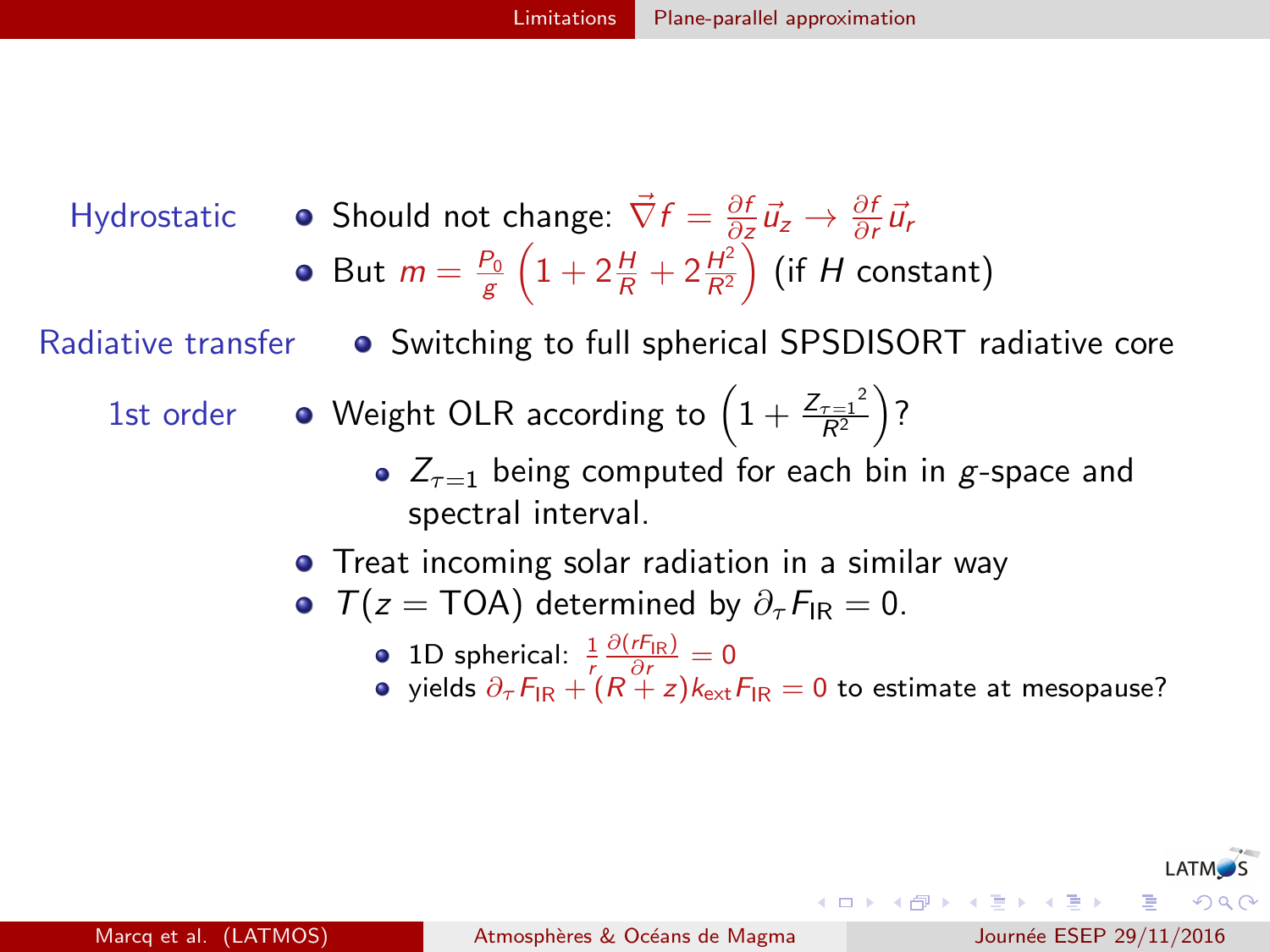- <span id="page-18-0"></span>Current parameterization of  $\alpha_{\nu}(z) = \rho_{\rm H_2O}(z)/\rho_{\rm CO_2+N_2}(z)$  is fine:
	- when  $H_2O$  is a trace species (as on present day Earth)
	- $\bullet$  or when H<sub>2</sub>O is dominating the inventory (steam atmospheres)
- Troublesome whenever  $\alpha_{\nu}$  crosses unity threshold
	- results in a  $CO_2$ -enriched mesosphere overlying a  $H_2O$ -enriched troposphere.
	- **Impossible** within the homosphere!

![](_page_18_Figure_8.jpeg)